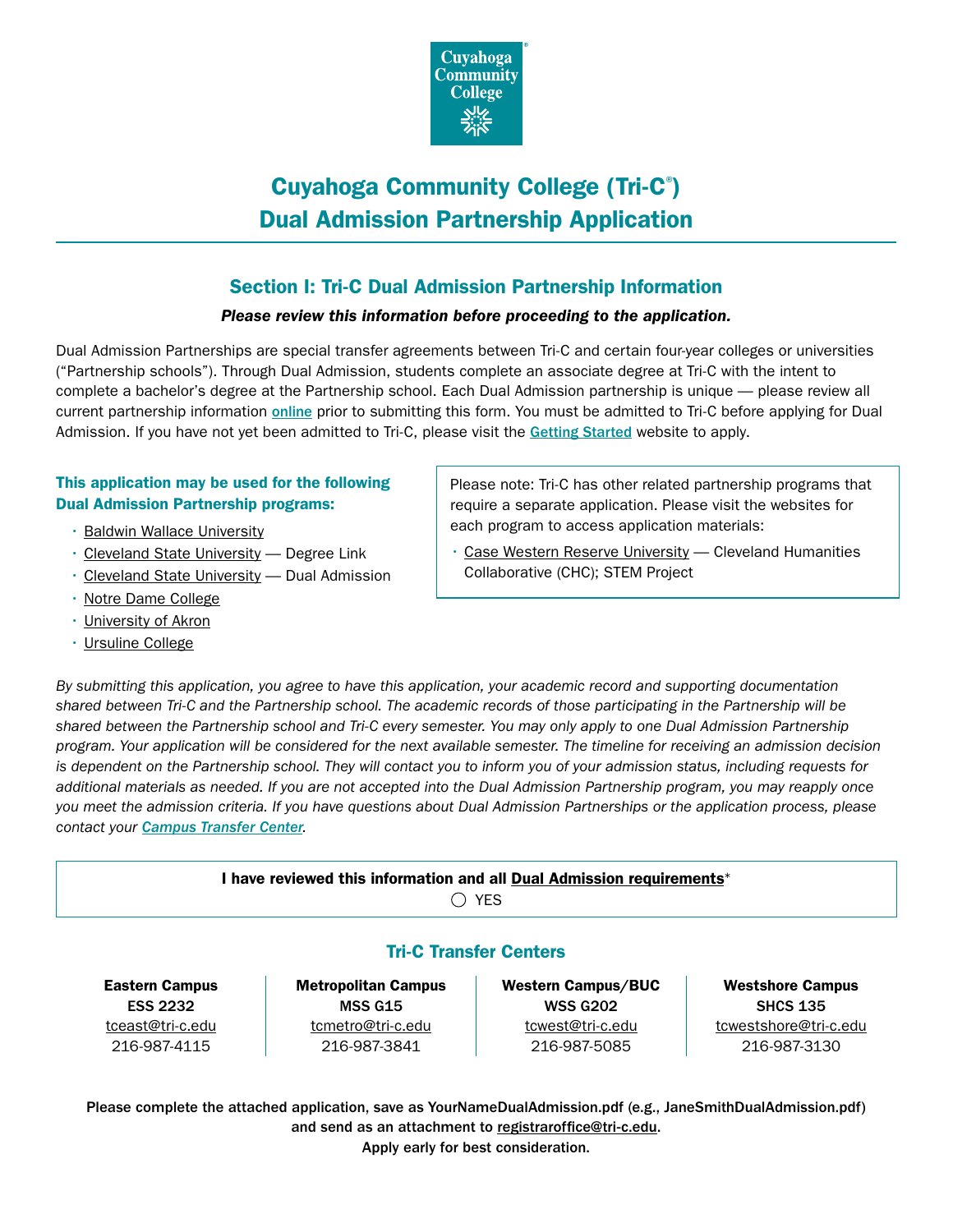## Section II: Dual Admission Partnership Application

|                                                                                                                                                                                                                                                                                                                                                                                                                                                                                                                                                 | $Tri-C S#*$                                                                                                   |
|-------------------------------------------------------------------------------------------------------------------------------------------------------------------------------------------------------------------------------------------------------------------------------------------------------------------------------------------------------------------------------------------------------------------------------------------------------------------------------------------------------------------------------------------------|---------------------------------------------------------------------------------------------------------------|
|                                                                                                                                                                                                                                                                                                                                                                                                                                                                                                                                                 |                                                                                                               |
|                                                                                                                                                                                                                                                                                                                                                                                                                                                                                                                                                 |                                                                                                               |
|                                                                                                                                                                                                                                                                                                                                                                                                                                                                                                                                                 |                                                                                                               |
|                                                                                                                                                                                                                                                                                                                                                                                                                                                                                                                                                 |                                                                                                               |
| Would you like to receive important admissions and enrollment information by text? $\bigcirc$ Yes $\bigcirc$ No                                                                                                                                                                                                                                                                                                                                                                                                                                 |                                                                                                               |
|                                                                                                                                                                                                                                                                                                                                                                                                                                                                                                                                                 |                                                                                                               |
|                                                                                                                                                                                                                                                                                                                                                                                                                                                                                                                                                 |                                                                                                               |
| Are you a U.S. citizen?* $\bigcirc$ Yes<br>() No                                                                                                                                                                                                                                                                                                                                                                                                                                                                                                | Are you an Ohio resident?* $\bigcirc$ Yes $\bigcirc$ No                                                       |
| For non-U.S. citizens:                                                                                                                                                                                                                                                                                                                                                                                                                                                                                                                          |                                                                                                               |
| a. Are you a permanent resident of the U.S.? $\bigcirc$ Yes $\bigcirc$ No<br>b. Do you currently hold a U.S. Visa? $\bigcirc$ Yes $\bigcirc$ No                                                                                                                                                                                                                                                                                                                                                                                                 | Are you a U.S. military veteran or currently serving in<br>the military?* $\bigcirc$ Yes $\bigcirc$ No        |
|                                                                                                                                                                                                                                                                                                                                                                                                                                                                                                                                                 |                                                                                                               |
|                                                                                                                                                                                                                                                                                                                                                                                                                                                                                                                                                 | Are you a dependent of an active duty member or<br>veteran of the U.S. Armed Forces? ○ Yes ○ No               |
| Student Type (Choose one)* $\bigcirc$ Incoming Freshman (no previous college work completed after high school)<br>$\bigcirc$ Transfer (attempted college coursework elsewhere after high school)<br>$\bigcirc$ Post-baccalaureate (already completed a bachelor's degree or higher)                                                                                                                                                                                                                                                             |                                                                                                               |
|                                                                                                                                                                                                                                                                                                                                                                                                                                                                                                                                                 |                                                                                                               |
| High school graduation/GED completion date* Month _______________________________ Year _____________                                                                                                                                                                                                                                                                                                                                                                                                                                            |                                                                                                               |
| Optional: If you took ACT/SAT, list your scores here. You will be contacted by the Partnership school if official score reports                                                                                                                                                                                                                                                                                                                                                                                                                 |                                                                                                               |
| SAT_<br>are needed. ACT _______________                                                                                                                                                                                                                                                                                                                                                                                                                                                                                                         |                                                                                                               |
| Have any of your parents/guardians completed a four-year bachelor's degree from a college or university? $\circ$ Yes                                                                                                                                                                                                                                                                                                                                                                                                                            | $()$ No                                                                                                       |
| I am applying to the Dual Admission Partnership program at* (Choose one)<br>$\bigcirc$ Cleveland State University – DegreeLink<br>$\bigcirc$ Baldwin Wallace University<br>$\bigcirc$ University of Akron<br>For CWRU partnership applications, please visit their partnership webpage.<br>I would like to be considered for Dual Admission Partnership program entry in (choose a semester - summer available at<br>select Partnership schools):<br>Semester $\bigcirc$ Fall<br>$\bigcirc$ Spring<br>$\bigcirc$ Summer<br>Year $\qquad \qquad$ | $\bigcirc$ Cleveland State University – Dual Admission<br>◯ Notre Dame College<br>$\bigcirc$ Ursuline College |
| I plan to enroll in courses at the partner institution while taking courses at Tri-C (applicable to dual enrollment partners only).<br>$\bigcirc$ Yes<br>$\bigcirc$ No                                                                                                                                                                                                                                                                                                                                                                          |                                                                                                               |
| When do you plan to transfer to the Partnership school (after associate degree completion)?*<br>$\bigcirc$ Fall<br>$\bigcirc$ Spring<br>$\bigcirc$ Summer<br>Semester<br>Year $\_\_$                                                                                                                                                                                                                                                                                                                                                            |                                                                                                               |
| Intended bachelor's degree program/major at Partnership school (e.g., Psychology, Business)* _____<br>After you transfer, do you plan to live on campus at the Partnership school? $\bigcirc$ Yes                                                                                                                                                                                                                                                                                                                                               | $\bigcirc$ No                                                                                                 |